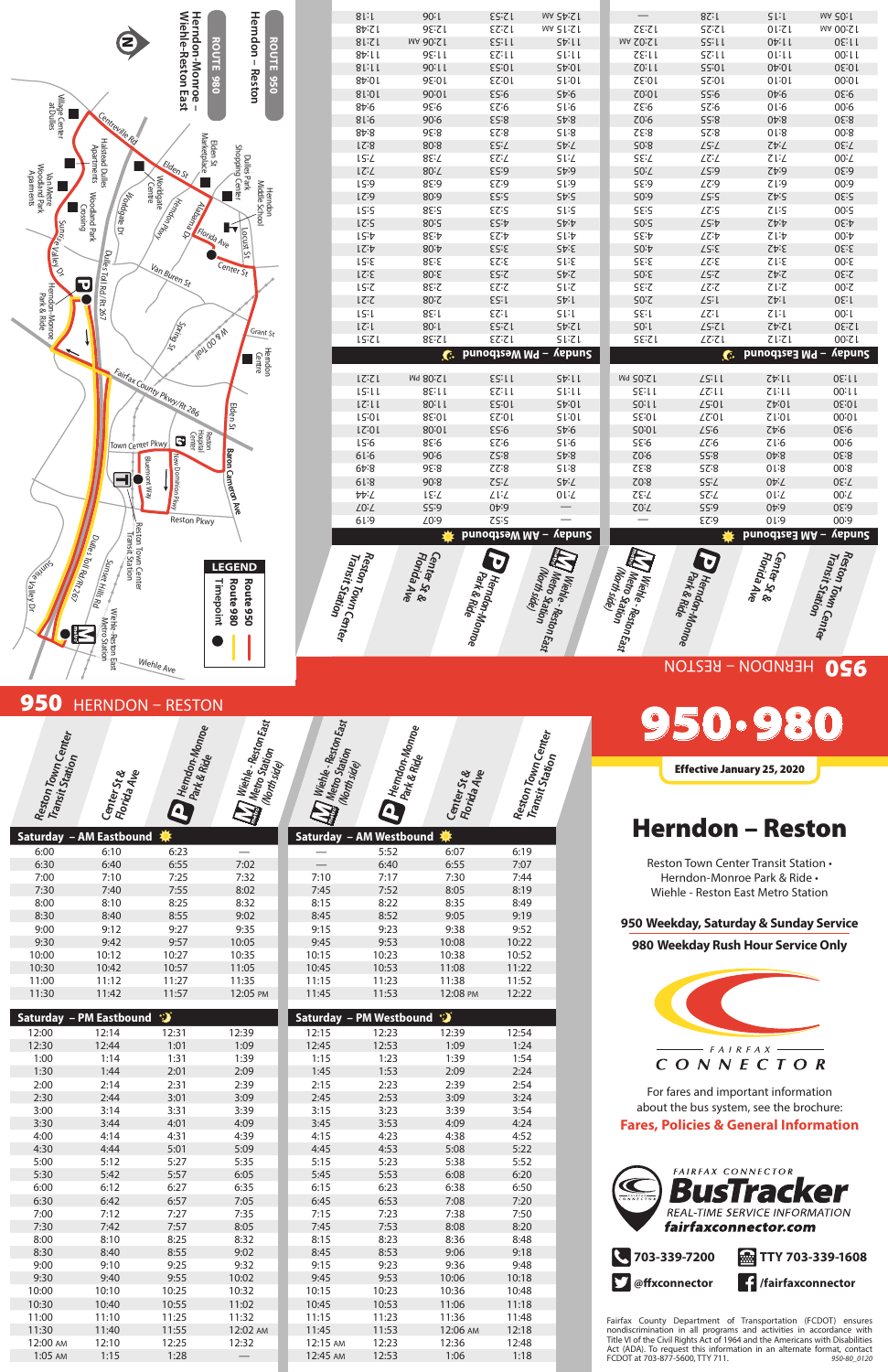# 950 HERNDON - RESTON



|       | Sunday – AM Eastbound ね |       |          |
|-------|-------------------------|-------|----------|
| 6:00  | 6:10                    | 6:23  |          |
| 6:30  | 6:40                    | 6:55  | 7:02     |
| 7:00  | 7:10                    | 7:25  | 7:32     |
| 7:30  | 7:40                    | 7:55  | 8:02     |
| 8:00  | 8:10                    | 8:25  | 8:32     |
| 8:30  | 8:40                    | 8:55  | 9:02     |
| 9:00  | 9:12                    | 9:27  | 9:35     |
| 9:30  | 9:42                    | 9:57  | 10:05    |
| 10:00 | 10:12                   | 10:27 | 10:35    |
| 10:30 | 10:42                   | 10:57 | 11:05    |
| 11:00 | 11:12                   | 11:27 | 11:35    |
| 11:30 | 11:42                   | 11:57 | 12:05 PM |

| -5    |                       |          |       |
|-------|-----------------------|----------|-------|
|       | Sunday - AM Westbound |          |       |
|       | 5:52                  | 6:07     | 6:19  |
|       | 6:40                  | 6:55     | 7:07  |
| 7:10  | 7:17                  | 7:31     | 7:44  |
| 7:45  | 7:52                  | 8:06     | 8:19  |
| 8:15  | 8:22                  | 8:36     | 8:49  |
| 8:45  | 8:52                  | 9:06     | 9:19  |
| 9:15  | 9:23                  | 9:38     | 9:51  |
| 9:45  | 9:53                  | 10:08    | 10:21 |
| 10:15 | 10:23                 | 10:38    | 10:51 |
| 10:45 | 10:53                 | 11:08    | 11:21 |
| 11:15 | 11:23                 | 11:38    | 11:51 |
| 11:45 | 11:53                 | 12:08 PM | 12:21 |
|       |                       |          |       |

|          | <b>Sunday - PM Eastbound</b> | D     |          | Sunday - PM Westbound |       | ∙ૐ       |       |
|----------|------------------------------|-------|----------|-----------------------|-------|----------|-------|
| 12:00    | 12:12                        | 12:27 | 12:35    | 12:15                 | 12:23 | 12:38    | 12:51 |
| 12:30    | 12:42                        | 12:57 | 1:05     | 12:45                 | 12:53 | 1:08     | 1:21  |
| 1:00     | 1:12                         | 1:27  | 1:35     | 1:15                  | 1:23  | 1:38     | 1:51  |
| 1:30     | 1:42                         | 1:57  | 2:05     | 1:45                  | 1:53  | 2:08     | 2:21  |
| 2:00     | 2:12                         | 2:27  | 2:35     | 2:15                  | 2:23  | 2:38     | 2:51  |
| 2:30     | 2:42                         | 2:57  | 3:05     | 2:45                  | 2:53  | 3:08     | 3:21  |
| 3:00     | 3:12                         | 3:27  | 3:35     | 3:15                  | 3:23  | 3:38     | 3:51  |
| 3:30     | 3:42                         | 3:57  | 4:05     | 3:45                  | 3:53  | 4:08     | 4:21  |
| 4:00     | 4:12                         | 4:27  | 4:35     | 4:15                  | 4:23  | 4:38     | 4:51  |
| 4:30     | 4:42                         | 4:57  | 5:05     | 4:45                  | 4:53  | 5:08     | 5:21  |
| 5:00     | 5:12                         | 5:27  | 5:35     | 5:15                  | 5:23  | 5:38     | 5:51  |
| 5:30     | 5:42                         | 5:57  | 6:05     | 5:45                  | 5:53  | 6:08     | 6:21  |
| 6:00     | 6:12                         | 6:27  | 6:35     | 6:15                  | 6:23  | 6:38     | 6:51  |
| 6:30     | 6:42                         | 6:57  | 7:05     | 6:45                  | 6:53  | 7:08     | 7:21  |
| 7:00     | 7:12                         | 7:27  | 7:35     | 7:15                  | 7:23  | 7:38     | 7:51  |
| 7:30     | 7:42                         | 7:57  | 8:05     | 7:45                  | 7:53  | 8:08     | 8:21  |
| 8:00     | 8:10                         | 8:25  | 8:32     | 8:15                  | 8:23  | 8:36     | 8:48  |
| 8:30     | 8:40                         | 8:55  | 9:02     | 8:45                  | 8:53  | 9:06     | 9:18  |
| 9:00     | 9:10                         | 9:25  | 9:32     | 9:15                  | 9:23  | 9:36     | 9:48  |
| 9:30     | 9:40                         | 9:55  | 10:02    | 9:45                  | 9:53  | 10:06    | 10:18 |
| 10:00    | 10:10                        | 10:25 | 10:32    | 10:15                 | 10:23 | 10:36    | 10:48 |
| 10:30    | 10:40                        | 10:55 | 11:02    | 10:45                 | 10:53 | 11:06    | 11:18 |
| 11:00    | 11:10                        | 11:25 | 11:32    | 11:15                 | 11:23 | 11:36    | 11:48 |
| 11:30    | 11:40                        | 11:55 | 12:02 AM | 11:45                 | 11:53 | 12:06 AM | 12:18 |
| 12:00 AM | 12:10                        | 12:25 | 12:32    | 12:15 AM              | 12:23 | 12:36    | 12:48 |
| 1:05 AM  | 1:15                         | 1:28  |          | 12:45 AM              | 12:53 | 1:06     | 1:18  |

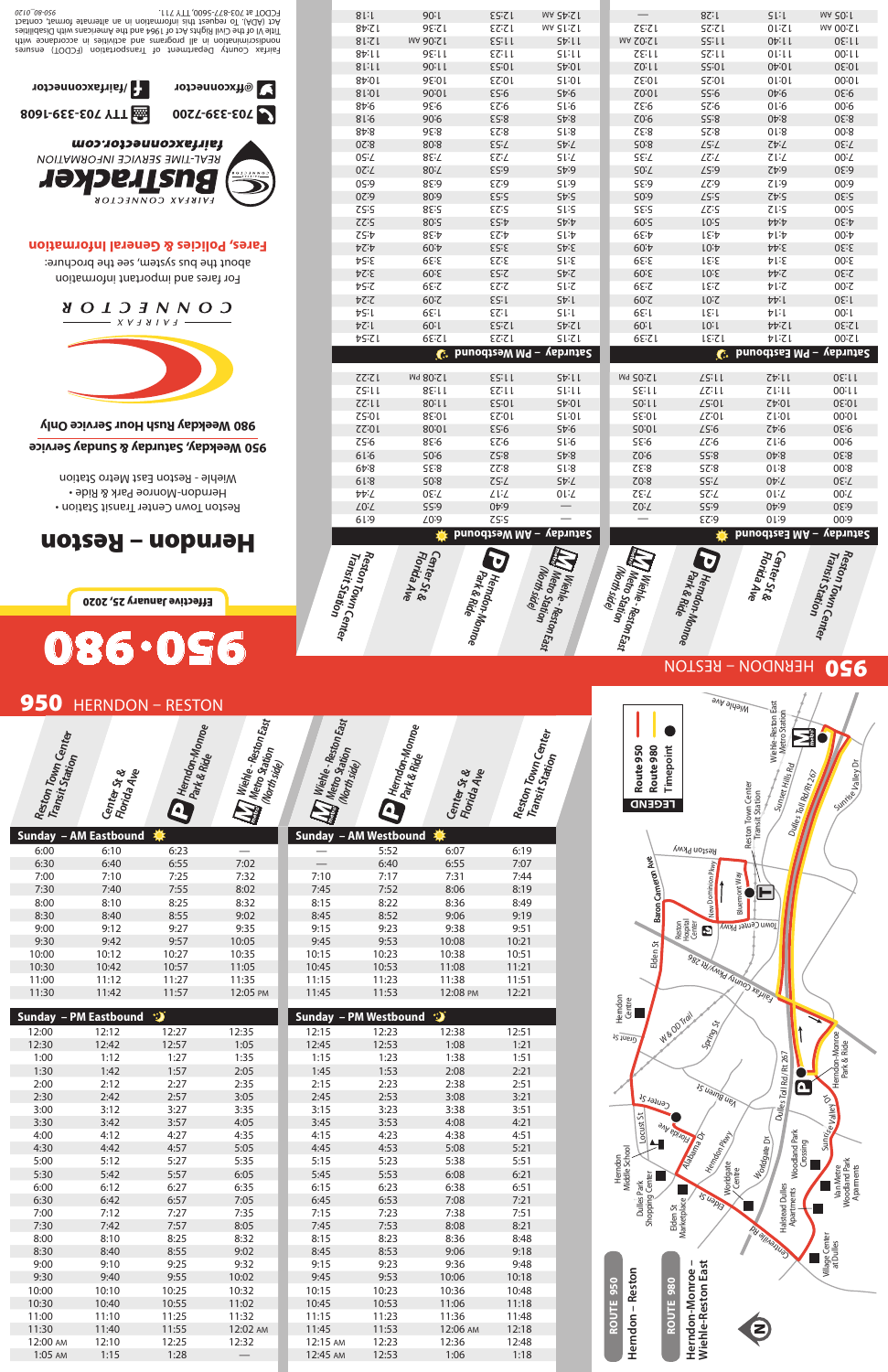

9:35 9:45 10:00 10:08 10:05 10:15 10:30 10:38 10:35 10:45 11:00 11:08 11:05 11:15 11:30 11:38 11:35 11:45 12:00 am 12:08 12:05 AM 12:15 12:30 12:38

1:05 AM 1:15 1:29

| <b>Simplemant</b>                            | $\frac{d\mathcal{U}}{\mathcal{S}_{UH_3\mathcal{U}_6}}$ , here here here the property of the property of the property of $\mathcal{S}_{UH_3\mathcal{U}_6}$ and $\mathcal{S}_{UH_3}$ and $\mathcal{S}_{UH_3}$ and $\mathcal{S}_{UH_3}$ and $\mathcal{S}_{UH_3}$ and $\mathcal{S}_{UH_3}$ and $\mathcal{S}_{UH_$ |  |
|----------------------------------------------|---------------------------------------------------------------------------------------------------------------------------------------------------------------------------------------------------------------------------------------------------------------------------------------------------------------|--|
| 980 - AM Eastbound                           |                                                                                                                                                                                                                                                                                                               |  |
| 4:49                                         | 4:53                                                                                                                                                                                                                                                                                                          |  |
| 5:07                                         | 5:11                                                                                                                                                                                                                                                                                                          |  |
| 5:32                                         | 5:36                                                                                                                                                                                                                                                                                                          |  |
| 5:44                                         | 5:48                                                                                                                                                                                                                                                                                                          |  |
| 5:52                                         | 5:56                                                                                                                                                                                                                                                                                                          |  |
| 6:00                                         | 6:04                                                                                                                                                                                                                                                                                                          |  |
| 6:06                                         | 6:10                                                                                                                                                                                                                                                                                                          |  |
| APPROXIMATELY EVERY<br>$6 - 8$ MINUTES UNTIL |                                                                                                                                                                                                                                                                                                               |  |
| 8:30                                         | 8:34                                                                                                                                                                                                                                                                                                          |  |
| 8:40                                         | 8:44                                                                                                                                                                                                                                                                                                          |  |
| 8:50                                         | 8:54                                                                                                                                                                                                                                                                                                          |  |
| 9:00                                         | 9:04                                                                                                                                                                                                                                                                                                          |  |
|                                              |                                                                                                                                                                                                                                                                                                               |  |